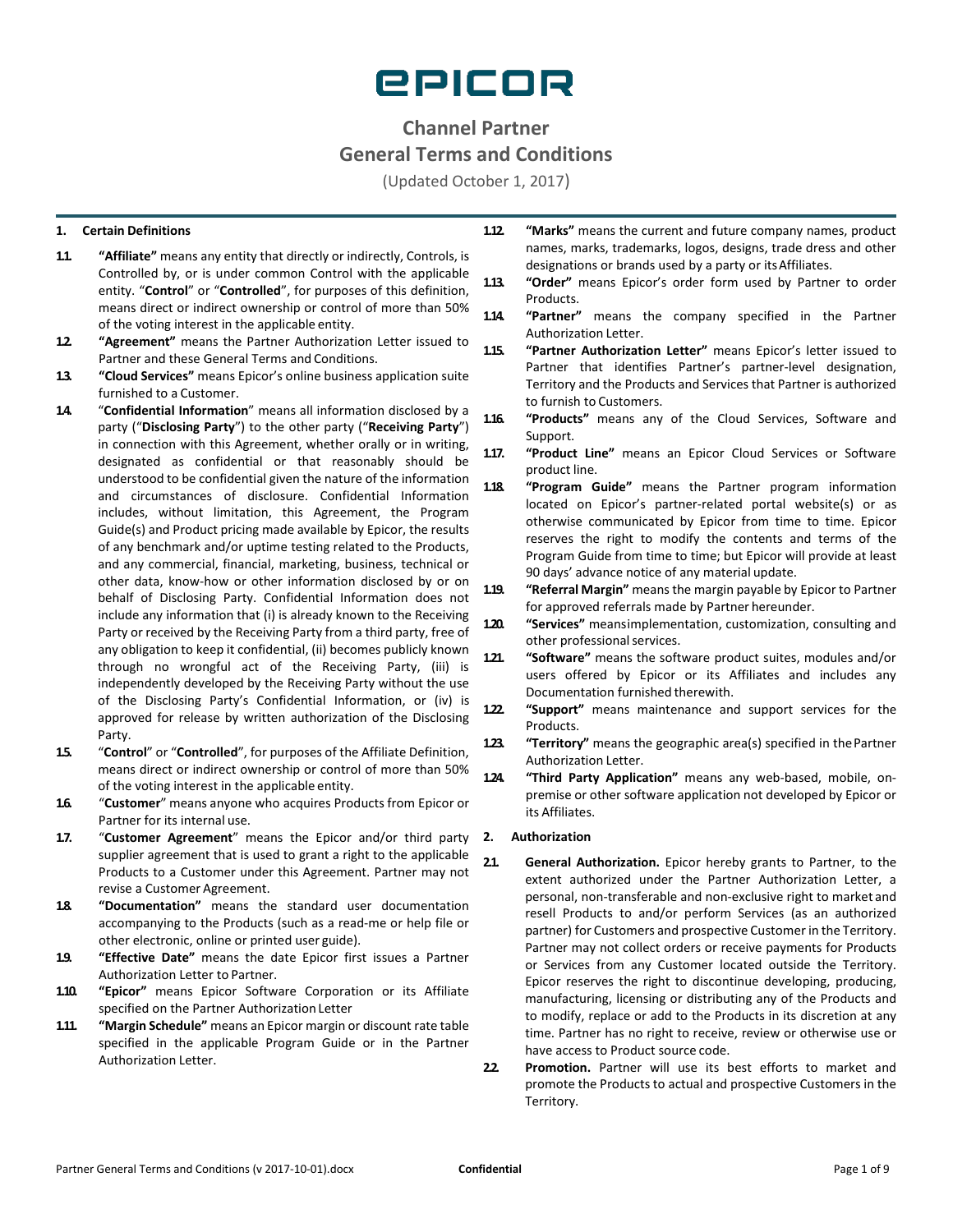- **2.3. Program Guide.** Partner must adhere to the Program Guide(s) applicable to it by reason of its partner status and authorized Territory and Product Line(s).
- **24. Certification Requirements**. Partner agrees to meet and maintain the certification requirements specified by Epicor from time to time in the Partner Authorization Letter and/or applicable Program Guide(s).
- **2.5. Representations to Customers.** Partner will not make any representations, warranties or guarantees to Customers regarding the Products that are inconsistent with or in addition to those made in this Agreement, in the Documentation, in a Customer Agreement, or in Epicor's published marketing materials.
- **2.6. No Sub-distributors/Subcontractors.** Partner may not authorize any other entity or other person to market and resell the Products and/or perform Services without Epicor's prior written consent, which may be withheld by Epicor in its sole discretion.
- **2.7. Marks.**

**2.7.1. Partner Marks**. During the term of this Agreement, Partner grants Epicor the limited right to publish Partner's Marks with regard to Partner's participation in Epicor's channel partner program for purposes reasonably related to this Agreement.

**2.7.2. Epicor Marks.** During the term of this Agreement, Partner may refer to itself as an "*Epicor Reseller Partner*," "*Epicor Solution Partner*", "*Epicor Services Partner*" or "*Epicor Consulting Partner*" as the case may be, and reference any applicable premium tier (e.g., "*Epicor Gold Reseller Partner*"). Epicor grants to Partner the limited right to use Epicor's and its Affiliates' Marks(including any applicable partner-type or level logos) solely for the purpose of marketing the Products and Services to existing and prospective Customers hereunder and to identify it as an authorized Epicor partner. Partner shall comply at all times with Epicor's trademark usage guidelines.

**2.7.3. Ownership**. Except as provided above, this Agreement does not grant a party any right, title, interest or license in or to the other party's (or such party's Affiliates' or licensors') Marks. Each party agrees not to register, adopt or use any Mark, domain name or other designation that includes any part of the other party's (or such party's Affiliates' or licensors') Marks or anyterm that is confusingly similar to the other party's (or such party's Affiliates' or licensors') Marks.

**2.7.4. Unsolicited Commercial Email**. Neither party may use the other party's Marks in connection with the transmission or distribution of unsolicited commercial email. Neither party may use the other party's Marks in a manner that would violate applicable law or local custom or conflict with Epicor'spolicies.

- **2.8. Branding Elements; Co-Branding**. Except as otherwise authorized by Epicor in writing, Partner may not (i) alter any Epicor or Epicor supplier branding elements in the Products or marketing materials, (ii) co-brand the Products, or (iii) distribute any marketing or other materials containing Epicor or Epicor supplier branding elements, other than materials produced by Epicor or its suppliers.
- **2.9. Support.** Except as otherwise agreed, Epicor will be primarily responsible for performing Support and will invoice all annual Support renewal fees. If Partner receives Support renewal fees from a Customer it will promptly forward the fees in their entirety to Epicor.

**2.10. Professional Services.** If Partner provides Services to a Customer, it must provide the Services in a timely and professional manner and in accordance with the highest professional standards and any certification or other requirements specified by Epicor from time to time. Partner must also ensure that its personnel and contractors performing Services have the experience, skills and knowledge necessary to successfully perform the Services. Partner may request to subcontract some or all Services to Epicor or its Affiliates, in which case the parties will negotiate a statement of work or similar document. If Partner subcontracts Epicor or its Affiliates for Services, then Partner will, in addition to agreed Services rates, reimburse Epicor or its Affiliates for all reasonable out-of-pocket travel and related expenses (i.e., air, lodging and meals) incurred to perform the Services.

**2.11. Customer Agreement Acceptance**. Partner will distribute Products with the Customer Agreements included with and/or supplied by Epicor and/or its suppliers. Partner must include in its Customer sales agreement(s) language that causes each Customer to accept the Customer Agreement(s) applicable tothe Products. If Epicor updated the Customer Agreement then Customer must accept the new Customer Agreement at or before renewal of a Cloud Services subscription. Partner will be liable to Epicor for all costs or damages incurred by Epicor if Partner fails to comply with this this Section.

2.12 **High Risk Use.** Partner may not resell Products to Customers for any high-risk use, where failure or fault of the Products could lead to death or serious bodily injury of any person, or to severe physical or environmental damage.

**2.13. Partner Representations.** Partner represents, warrants and covenants that during the term of the Agreement:

> **2.13.1.** Partner will maintain the facilities, resources and experienced personnel necessary to market and resell the Products and/or to perform the Services and to otherwise fulfill its obligations under the Agreement;

> **2.13.2.** Partner will comply with the terms and conditions contained in the applicable Program Guide(s) and in the Partner Authorization Letter;

> **2.13.3.** Partner is not precluded by any existing arrangement, contractual or otherwise, from entering into the Agreement;

> **2.13.4.** if Partner becomes aware of any actual or suspected unauthorized user, copying or disclosure of the Products, Partner will promptly notify Epicor and will assist Epicor, at Epicor's expense and request, in the investigation and prosecution of such unauthorized user, copying or disclosure; and

> **2.13.5.** Partner has the full right, power and authority to enter into the Agreement and to carry out its obligations thereunder, and there are no impediments known to Partner that would prevent Partner's compliance with all the terms of the Agreement.

**2.14. Non-exclusivity**. Partner acknowledges that (i) Epicor and its Affiliates may market, sell and service Products in the Territory, (ii) Epicor's suppliers (and their resellers) may market, sell and services Third Party Applications in the Territory, and (iii) Epicor may authorize other companies to market, sell and services Products in the Territory.

## **3. Additional Licensing**

**3.1.** Epicor may provide Partner a limited, personal, non-transferable, non-exclusive, not-for-resale (NFR) license to the following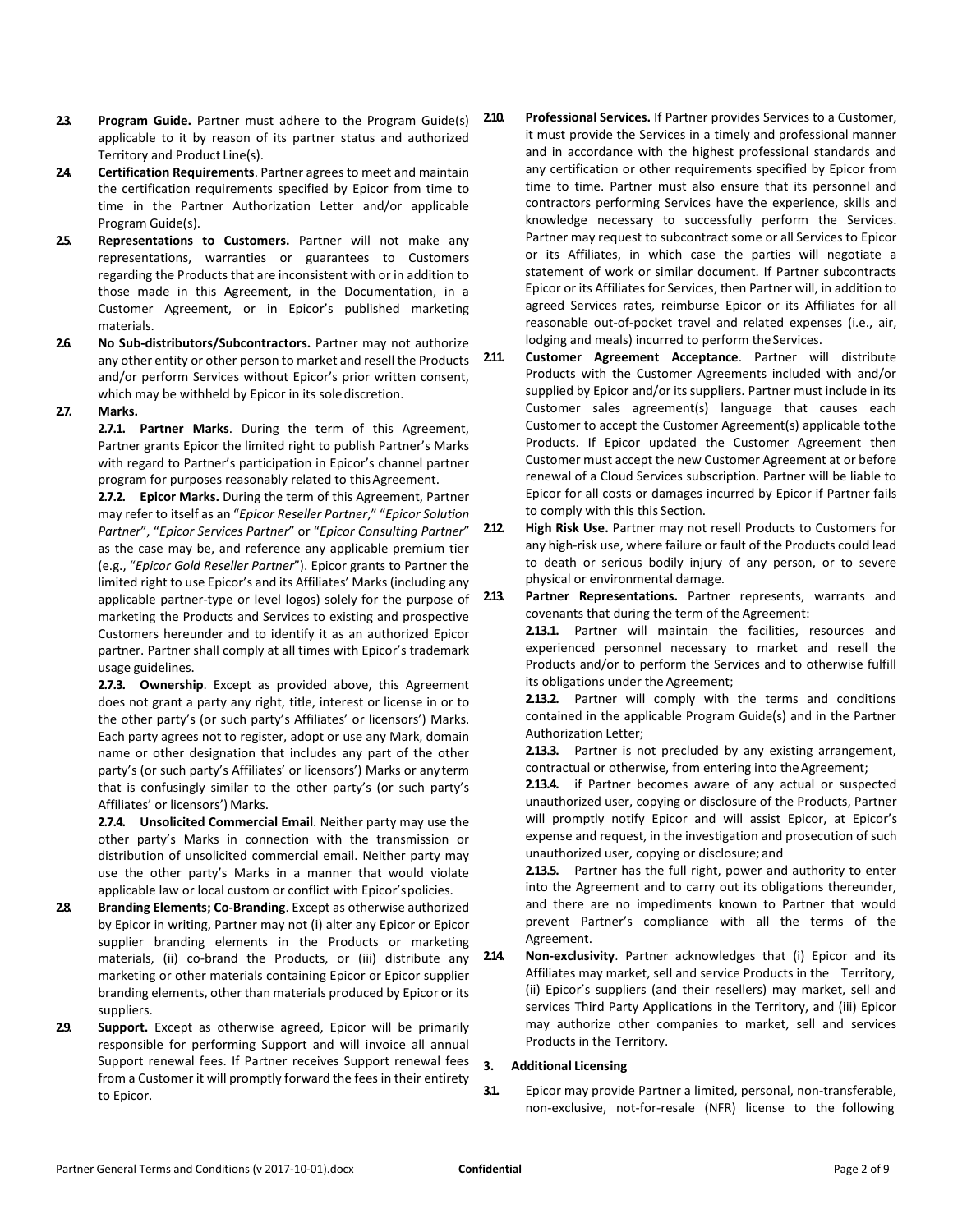("**Ancillary Licenses**") as determined by Epicor in its sole discretion:

**3.1.1. Demonstration Image**. If authorized, Partner may obtain a "demonstration image" for Products specific to the Product Line(s) it is authorized to market and resell hereunder. Partner may only use the demonstration image for Product 42 demonstrations to existing or prospective Customers and for internal training purposes.

**3.1.2. Cloud Services Demonstration Access**. Epicor may make available online access to a Cloud Services database, which may only be used by Partner for demonstrations to existing or prospective Customers.

**3.1.3. Consulting Image**. If authorized, Partner may obtain a "consulting image" for the Products specific to the Product Line(s) it is authorized to perform Services in connection with. Partner may only use the consulting image for training and testing purposes.

**3.1.4. Internal Use License**. If authorized, Partner may obtain a limited license to use certain Software solely for its internal data processing and data management needs ("**Internal Use License**"). Partner acknowledges that the Internal Use License does not permit Partner to use the Software for a timesharing, outsourcing or service bureau application.

**3.1.5. SDK License**. If authorized, Partner may obtain a Software Developer's Kit (SDK) for use with certain Software, which allows Partner to create new tables, business objects and UI forms in accordance with the SDK Documentation.

**3.1.6. Partner Relationship Management (PRM) License**. Epicor may grant Partner a limited access to Epicor's customer relationship management (CRM) Software to facilitate communications hereunder.

- **3.2. Copies**. The Ancillary Licenses licensed to Partner hereunder may only be copied, in whole or in part (with the proper inclusion of Epicor's or its Affiliates' or licensors' copyright notices and any other proprietary notices and/or Marks on such Software or Documentation), as may be necessary and incidental for archival purposes or to replace a worn or defective copy.
- **3.3. Additional Restrictions**. The Ancillary Licenses are subject to the terms and conditions of any Customer Agreement furnished therewith or otherwise made available to Partner by Epicor. Except as expressly permitted herein or as otherwise agreed by Epicor in writing, Partner may not (i) sublicense, encumber or otherwise make any of the Products available to a third party or (ii) benchmark or otherwise compare and/or contrast, favorably or unfavorably, the Products to other third party software products with features and functions similar or comparable to such Products.

## **4. Ordering and Fulfillment**

**4.1. Ordering**. When ordering Products for resale hereunder, Partner will submit Orders to Epicor in accordance with Epicor's standard order process then in effect. Each Order must include the following information: Customer name and contact information, country of sale, number of Product licenses/subscriptions sold, applicable subscription and/or Support period, and such other information as is reasonably necessary for Epicor to perform its registration and Support obligations hereunder By placing an Order with Epicor, (i) Partner represents and warrants that it has included language in its Customer sales agreement(s) that cause

the applicable Customer to accept the Customer Agreement(s) applicable to the Products ordered, and (ii) Partner agrees to pay Epicor for the Products ordered thereunder. Epicor may accept or reject an Order at its sole discretion. Once submitted, Partner may not cancel an Order unless Epicor otherwise agrees inwriting.

- **4.2. Fulfillment**. Upon receipt and acceptance of a valid Order, Epicor will provision the Products for the benefit of the applicable Customer based on the Customer information supplied by Partner. Epicor may send direct communications to Customers for any reason. Partner will use commercially reasonable efforts to provide Customer-related information that is accurate and current.
- **4.3. Customer Creditworthiness**. Partner will decide whether to extent to credit to Customers. A Customer's failure to pay Partner does not relieve Partner of its payment obligations to Epicor.

### **5. Payments**

- **5.1. Annual Partner Fees.** Partner must pay Epicor the applicable annual partner fee specified in the applicable Program Guide. Renewal fees will be invoiced approximately 30 to 45 days prior to the renewal date and are due by the start of such renewal date.
- **5.2. Product Resales.** Partner will pay Epicor the standard list price, net of the applicable reseller margin, for all Products its resells hereunder in accordance with the applicable Margin Schedule and Program Guide(s). Except as otherwise denoted in the Partner Authorization Letter or as otherwise approved in writing, payments are due in advance or on a C.O.D. basis until such time as Partner's credit is approved by Epicor, following which payments are due within 30 days following the invoice date (without offset). Payments due Epicor under this Section are not contingent upon Partner's receipt of any payments from Customers.
- **5.3. Product Subscriptions/Renewals.** Except as otherwise agreed in writing, Epicor will invoice Customers for Support renewals and Cloud Services subscriptions and remit the applicable reseller margin to Partner in accordance with the Margin Schedule and applicable Program Guide(s). Epicor reserves the right to offset payments due Partner under this Section against amounts past due by Partner hereunder.
- **5.4. Referral Margins.** Partner may be entitled to the payment of Referral Margins as set forth in the applicable Program Guide(s). Epicor reserves the right to offset Referral Margins due to Partner against amounts past due from Partner hereunder.
- **5.5. Payment Terms.** Except as otherwise set forth herein or in a Program Guide, all payments are due within 30 days following the date invoiced without any setoff orreduction.
- **5.6. Taxes.** All prices are exclusive of all applicable country, provincial, state and local sales, use, value added, excise, privilege,franchise and similar taxes ("**Taxes**"). Partner is responsible for all Taxes however designated orlevied, against the sale, licensing, delivery, or use of the Products (other than Taxes based upon Epicor's net income). If Partner withholds or retains Taxes it will increase the amount payable as necessary so that after making all required withholdings or retentions Epicor receives and retains (free from any Tax liability) an amount equal to the amount it would have received had no such withholdings or retentions beenmade.
- **5.7. Financial Information; Credit.** Partner will furnish Epicor with such financial and credit information as may be reasonably requested by Epicor from time to time. Epicor may extend credit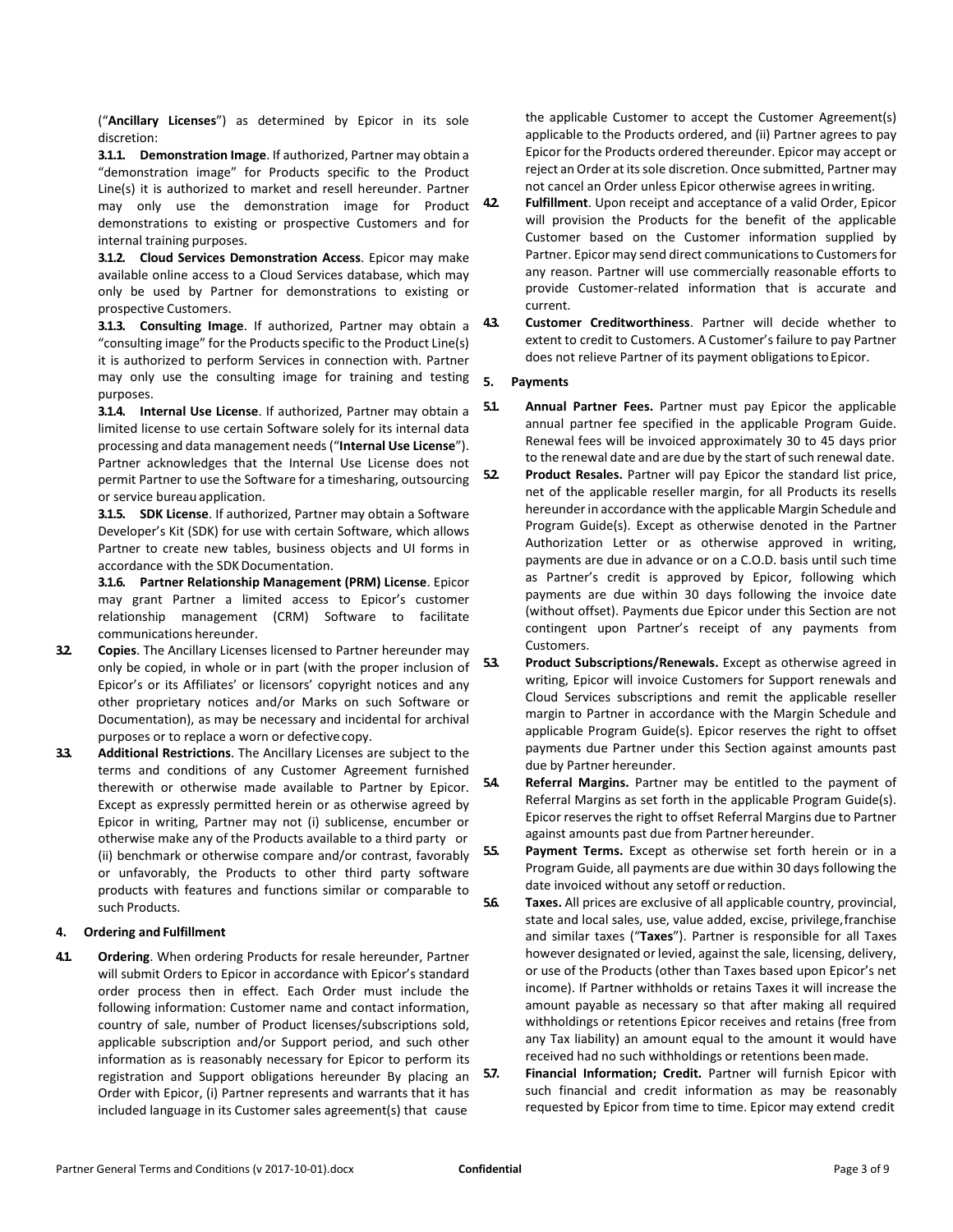to Partner after review of such information and overall 72 creditworthiness; provided that Epicor may revise or withdraw any credit extended to Partner upon written notice. Epicor will treat all financial information furnished by Partner hereunder as Partner's Confidential Information.

- **5.8. Sales Forecasts**. As directed by Epicor (i) Partner will provide Epicor sales forecasts in accordance with Epicor's then standard format for forecasting and such other forecast information as is reasonably requested by Epicor, and (ii) participate in forecast calls or meetings and maintain Customer opportunity status through Epicor's CRM portal.
- **5.9. Returns.** Epicor does not accept Product returns unless required 73. by local law.

### <span id="page-3-2"></span>**6. Confidentiality**

- **6.1. Confidentiality**. The Receiving Party may not disclose or use any Confidential Information of the Disclosing Party for any purpose outside the scope of this Agreement without the Disclosing Party's prior written permission.
- **6.2. Protection**. The Receiving Party agrees to keep confidential all Confidential Information disclosed or made available to it by the Disclosing Party, and to protect the confidentiality thereof in the same manner as it protects the confidentiality of its own Confidential Information, but using no less than reasonablecare.
- **6.3. Compelled Disclosure**. If the Receiving Party is compelled by law to disclose Confidential Information of the Disclosing Party, it shall provide the Disclosing Party with prior notice of such compelled disclosure (to the extent legally permitted) and reasonable assistance, at Disclosing Party's cost, if the Disclosing Party wishes to contest the disclosure. Any such disclosure will be to the minimum extent legally required.
- **6.4. Return**. Receiving Party will return all originals, copies and summaries of the Confidential Information upon termination or expiration of this Agreement or upon Disclosing Party's request, or in the alternative, destroy the same and certify in writing to Disclosing Party that all such Confidential Information has been destroyed. Notwithstanding the foregoing, the Receiving Party may retain electronic copies of the Confidential Information solely for its archival records (including backup systems) that it keeps in the ordinary course of its business to the extent not readily accessible.
- **6.5. Duration.** The obligations with respect to Confidential Information will continue until such time it ceases to be confidential under the Confidential Information definition.

# <span id="page-3-3"></span>**7. Proprietary Rights**

**7.1. Products**. Epicor (or its Affiliate or supplier, as applicable) retains sole and exclusive ownership in and to the Products and any other deliverables developed, created or furnished by Epicor hereunder and all intellectual property rights therein ("**Materials**"). Except as otherwise agreed in writing, Epicor (or its Affiliates or suppliers, as applicable), owns all modifications, improvements or enhancements to the Materials that (i) constitute derivate works thereof or an infringement of any intellectual property rights relating thereto under United States copyright law or the Berne Convention for the Protection of Literary or Artistic Works , or (ii) use all or any part of the source code or Confidential Information within such Materials. Epicor and its Affiliates and support reserve all rights not expressly granted herein.

- **7.2. Software Restrictions**. Except to the extent permitted herein or by law without the possibility of contractual waiver, Partner may not copy, reverse engineer, modify, decrypt, extract, disassemble, or decompile the Software or any software delivered as part of the Subscription Services, or permit anyone else to do so (a "**Prohibited Action**"). Before Partner exercises any legal right to conduct a Prohibited Action it must provide Epicor with reasonable prior written notice and will not unreasonably refuse to accept any alternative course of action that Epicor proposesto satisfy Partner's legal rights in lieu of undertaking a Prohibited Action.
- **7.3. Excluded Licenses.** Partner may not (a) create derivative worksin any Product in any manner that would cause the Product in whole or in party to become subject to any of the terms of an Excluded License; or (b) distribute a Product (or derivative work thereof) in any manner that would cause the Product to become the subject to the terms of an Excluded License. An "**Excluded License**" is any license that requires as a condition of the use, modification and/or distribution of the software subject to the Excluded License, that such software or other software combined and/or provided with such software be: (i) disclosed or distributed in source code form; (ii) licensed for the purpose of making derivative works; or (iii) redistributable at no charge.

### **8. Additional Express Warranties;Disclaimers**

- **8.1. Express Warranty**. Epicor hereby warrants that it is authorizedto enter into this Agreement and supply the Products hereunder.
- **8.2. General Disclaimer.** EXCEPT AS EXPRESSLY PROVIDED HEREIN, NEITHER EPICOR, NOR ITS AFFILIATES, SUPPLIERS, SUBCONTRACTORS OR AGENTS MAKE ANY REPRESENTATIONS AND WARRANTIES OF ANY KIND, WHETHER EXPRESS OR IMPLIED, STATUTORY OR OTHERWISE, AND EPICOR, AND ITS SUPPLIERS, SUBCONTRACTORS AND AGENTS SPECIFICALLY DISCLAIM ALL IMPLIED WARRANTIES, INCLUDING, WITHOUT LIMITATION, ANY WARRANTIES OF SATISFACTORY QUALITY, REASONABLE SKILL AND CARE, MERCHANTABILITY, AND FITNESS FOR A PARTICULAR PURPOSE TO THE MAXIMUM EXTENT PERMITTED BY APPLICABLE LAW.

### <span id="page-3-1"></span>**9. Indemnity**

# <span id="page-3-0"></span>**9.1. By Epicor**

**9.1.1.** Subject to the terms and conditions contained herein, Epicor will, at its own expense, defend Partner and its Affiliates and their directors, officers and employees (each, a "**Partner Indemnified Party**" and an "**Indemnified Party**") against any claim, demand, suit, proceeding or action (a "**Claim**"), and shall indemnify and hold harmless the Partner Indemnified Parties from and against any damages, costs (including but not limitedto reasonable attorney fees and costs) or amounts agreed to in a monetary settlement arising out of or in connection with such Claim to the extent the Claim is made or brought by or on behalf of a third party alleging that the Products or any Services furnished by Epicor or its Affiliates infringe any copyright or patent, or misappropriates any trade secret, of such third party ("**Partner Claim**"). Epicor has no obligation under this Section or otherwise to the extent a Partner Claim is based on (i) any use of the Products not in accordance with the Agreement or the applicable Documentation or Customer Agreement, (ii) any use of the Products or Services (furnished by Epicor or its Affiliates) in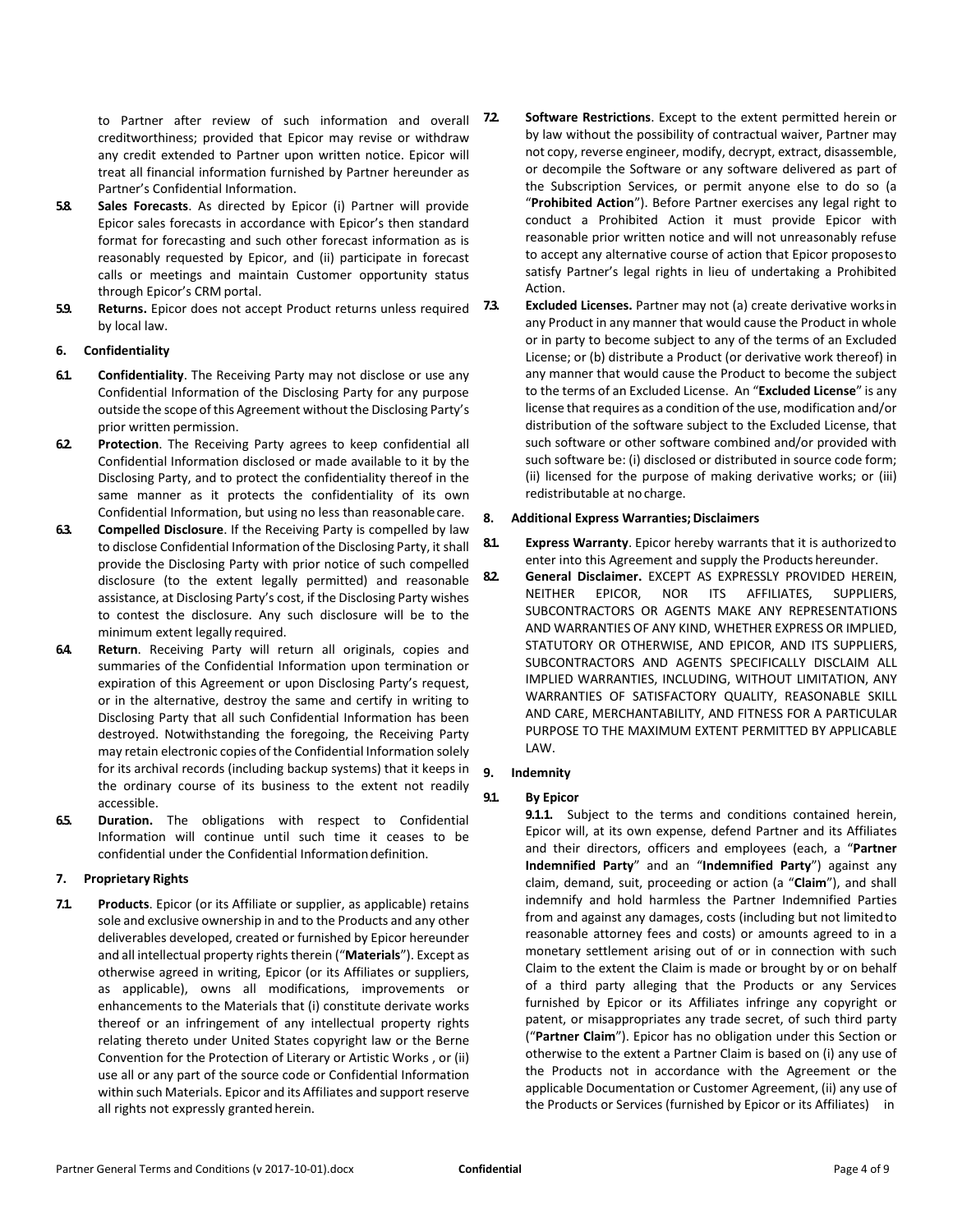combination with other products not supplied by Epicor hereunder if the infringement is caused by such combination, (iii) modification of the Products other than by or at Epicor's direction, or (iv) any marketing claims or other actions by Partner not in compliance with the terms of the Agreement. Epicor has no liability or obligation under this Section with respect to Partner Claims involving Third Party Applications.

**9.1.2.** If a Partner Claim occurs, or if Epicor reasonably believes a Partner Claim may occur, Epicor may at its sole discretion and at no cost to Partner (i) modify the Products subject to the Partner Claim so that they no longer infringe or misappropriate, (ii) secure for Partner the right to continue to resell the Products in accordance with this Agreement, or (iii) if (i) or (ii) are not commercially and reasonably feasible, terminate the Agreement with respect to the Products subject to the Partner Claim.

**9.1.3.** This Sectio[n9.1](#page-3-0) provides Epicor's sole liability and Partner's sole remedy against any intellectual property infringement Claim.

- **9.2. By Partner**. Partner will, at its own expense, defend Epicor and its Affiliates and suppliers and their directors, officers and employees (each, an "**Epicor Indemnified Party**" or "**Indemnified Party**") against any Claim, and shall indemnify and hold harmless the Epicor Indemnified Parties from and against any damages, costs (including by not limited to reasonable attorney fees and costs) or amounts agreed to in a monetary settlement, arising out of or in connection with such Claim, to the extent the Claim is made or brought as a result of (i) Partner's unauthorized use or distribution of the Products, (ii) Partner's performance of Services to Customers, (iii) any representation or warranty made by Partner to any third party that was not authorized by Epicor or otherwise not in compliance with Epicor's express warranties respecting the Products, or (iv) any failure by Partner to comply with Sectio[n 11](#page-4-0) (Regulatory Agreements) or with any other law or regulation applicable to its obligations or activities under this Agreement.
- **9.3. Mutual Obligations for Indemnification**. Each party's obligations under this Section [9](#page-3-1) are conditioned on the Indemnified Party providing the following: (i) prompt notice of any claim for which indemnification is sought, (ii) sole control of the defense and settlement of such claims, and (iii) reasonable assistance and cooperation at the expense of the indemnifying party; provided, however, that the indemnifying party may not enter into any settlement imposing any liability or obligation on the Indemnified Party without the Indemnified Party's consent.

## **10. Exclusion and Limitation of Liability**

<span id="page-4-1"></span>**10.1. Exclusion of Certain Damages**. TO THE EXTENT PERMITTED BY APPLICABLE LAW, NEITHER PARTY WILL BE LIABLE TO THE OTHER PARTY FOR ANY CONSEQUENTIAL, INCIDENTAL, INDIRECT, SPECIAL, PUNITIVE OR EXEMPLARY DAMAGES OF ANY KIND, OR DAMAGES FOR LOSS OF USE, LOSS OF BUSINESS, LOSS OF PROFITS OR REVENUE, OR LOSS OF BUSINESS INFORMATION (IN EACH CASE WHETHER DIRECT OR INDIRECT) ARISING IN CONNECTION WITH THIS AGREEMENT UNDER ANY THEORY OF LAW AND WHETHER OR NOT THE OTHER PARTY HAS BEEN ADVISED OF THE POSSIBILITY OF SUCH DAMAGE OR WHETHER SUCH EXCLUSION CAUSES ANY REMEDY TO FAIL OF ITS ESSENTIAL PURPOSES.

# <span id="page-4-2"></span>**10.2. Limitation of Liability**.

**10.2.1. Epicor Liability***.* Except for amounts properly payable by Epicor to Partner hereunder, the total cumulative liability (if any)

of Epicor to Partner in relation to the Agreement, and Partner's exclusive remedy for any such liability, is limited to Partner's direct damages caused by Epicor up to an amount not to exceed 100% of the amount having actually been paid by Partner to Epicor hereunder during the then preceding 12-month period.

**10.2.2. Partner Liability***.* Except for amounts properly payableby Partner to Epicor hereunder, the total cumulative liability (if any) of Partner to Epicor in relation to the Agreement, and Epicor's exclusive remedy for any such liability, shall be limited to Epicor's direct damages caused by Partner up to an amount not to exceed 100% of the amount having actually been paid by Epicor to Partner hereunder during the then preceding 12-month period.

**10.3. Limitations**. Sections [10.1](#page-4-1) and [10.2](#page-4-2) do not apply to (i) claims arising out of death or personal injury or damage to tangible property caused by a party's negligence or misconduct, or (ii) a party's breach of its obligations under Sections [6](#page-3-2) (Confidentiality), [7](#page-3-3) (Proprietary Rights), [9](#page-3-1) (Indemnification), [11](#page-4-0) (Regulatory Agreements), o[r 13](#page-5-0) (Non-Solicitation).

# <span id="page-4-0"></span>**11. Regulatory Agreements**

**11.1. Compliance with Law and Ethical and Brand Representation Standards.** Partner will comply with all applicable laws and regulations in its marketing activities and other obligations hereunder. Partner must (a) avoid deceptive, misleading and unethical practices, and (b) conduct business in a manner that reflects favorably on the Products and Epicor's and its Affiliates' and suppliers' goodwill and reputation.

## **11.2. Privacy; Customer Data**

**11.2.1. Privacy**. Partner will (i) comply with all legal requirements regarding privacy and data protection, and (ii) provide sufficient notice to, and obtain sufficient consent and authorization from Customers and any other party providing personal data to Partner and Epicor to permit the processing of the data by Partner, Epicor and this respective Affiliates, subsidiaries and service providers as contemplated under the Agreement. Epicor may collect use, transfer, disclose and otherwise process each Customer's data, including personal data, as described in such Customer's Customer Agreement.

**11.2.2. Customer Data**. (a) The security, privacy and data protection commitments made by Epicor in any Customer Agreement only apply to the Products purchased from Epicor and not to any services or products provided by Partner. (b) Exceptas Partner and a Customer may otherwise agree, Partner may use Customer Data only to provide the Customer with the Products and to assist Customer in the proper administration of the Products. Additionally, Partner may only access and disclose to law enforcement or other governmental authorities to the extent required by law data from, about or related to a Customer, including the content of communications (or to provide law enforcement or other government entities access to such data). (c) If Partner receives a request for Customer Data either directly from a law enforcement agency or as redirected to Partner by Epicor, then Partner will redirect the law enforcement agency to request that data directly from the applicable Customer. If compelled to disclose Customer Data to law enforcement, Partner will promptly notify the Customer and provide a copy of the demand, unless legally prohibited from doing so. (d) Partner will require in its agreements with Customer that, as to the extent required by law, Customer will notify the individual users of the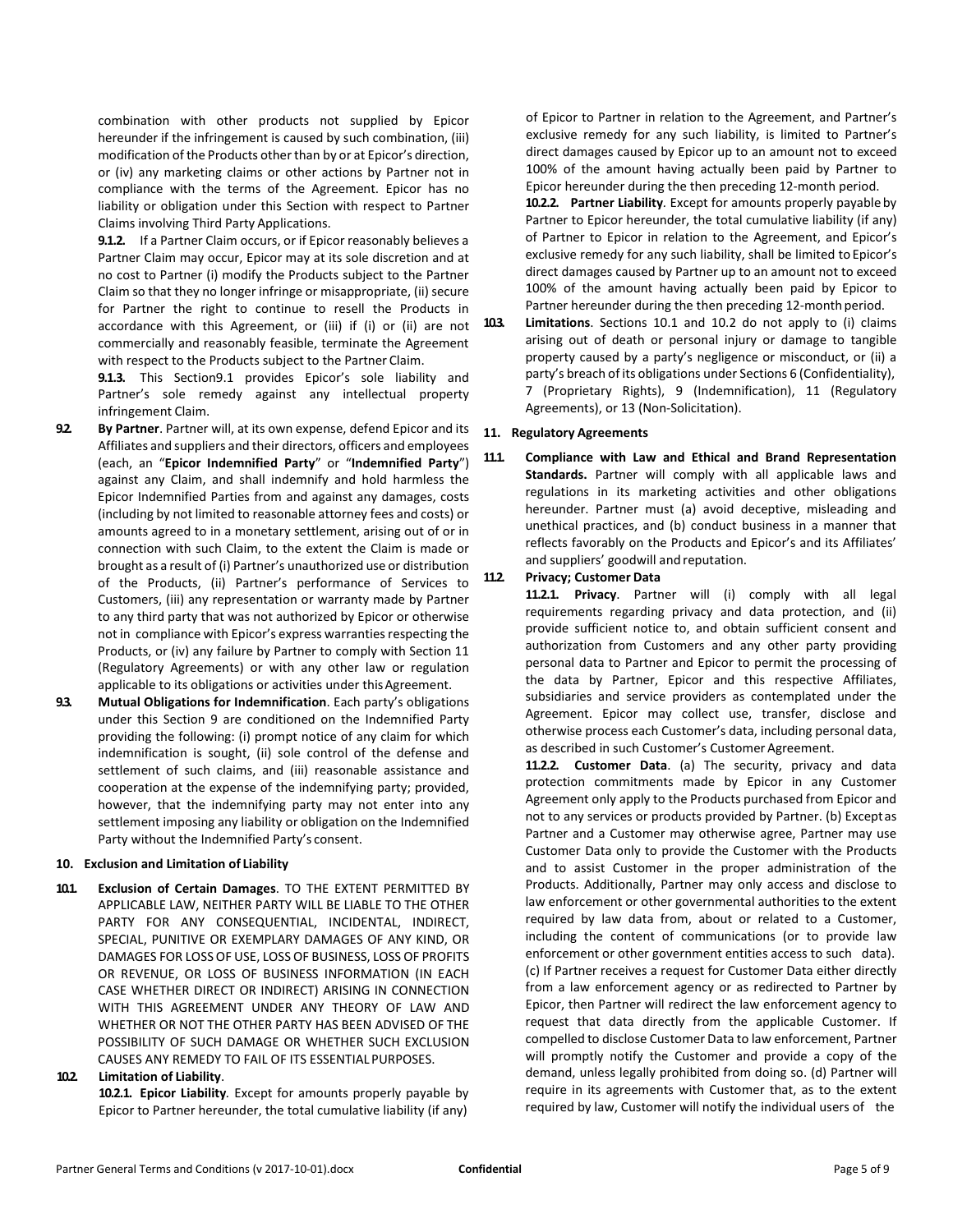Products that their data may be processed for the purpose of disclosing it to law enforcement or other governmental authorities as directed by Partner, and shall obtain the users' consent to the same.

**11.3. Export**. The Products are governed by U.S. export regulations, and may not be exported to or used by embargoed countries or individuals.

## **11.4. Anti-Corruption**

**11.4.1.** Partner will comply with all applicable laws against bribery, corruption and money-laundering, including without limitation, the U.S. Foreign Corrupt Practices Act, and where applicable the U.K. Bribery Act (collectively, "**Anti-Corruption Laws**"), in its activities under this Agreement and shall promptly inform Epicor in writing upon becoming aware of any violations of any Anti-Corruption Laws in connection with the Agreement.

**11.4.2.** Partner will provide annual training to its employees who resell, distribute or market Products hereunder on compliance with Anti-Corruption Laws. Partner will certify in writing toEpicor that such training has taken place following Epicor's request. Partner's record-keeping obligations described in Section [12](#page-5-1) below apply to Partner's certifications in this Section and its compliance with Anti-Corruption Laws.

**11.4.3.** Partner acknowledges that it is prohibited from paying expenses for travel, lodging, gifts, hospitality, or charitable contributions for government officials on Epicor's behalf. Partner also acknowledges that it is prohibited from using any funds provided by Epicor, or any proceeds resulting from any Epicor business, to pay expenses for travel, lodging, hospitality or charitable contributions for governmentofficials.

**11.4.4.** Partner will disclose all rebates, fees or other concessions to a government Customer as required by law, regulations or the terms of the government solicitation.

### <span id="page-5-1"></span>**12. Recordkeeping; Review; Surveys; Insurance**

**12.1.** During the term of the Agreement and for 3 years after it ends, Partner will maintain adequate books and records in connection with its activities hereunder. Such records include, without limitation, invoicing, payment and other financial records associated with each transaction and relevant to Partner's compliance with the Anti-Corruption Laws. Epicor may review the relevant books and records of Partner to ensure compliance with the terms of the Agreement.

**12.2.** Epicor may use the services of the Software Publisher's Association (SPA) or an independent accounting from a nationally recognized public accounting firm to perform the review, which will be subject to a confidentiality obligation. Any such review will be conducted during regular business hours at Partner's offices following reasonable notice and will not unreasonably interfere with Partner's business activities. If Epicor finds a reporting or payment shortage of 5% of more, Partner will reimburse Epicor for the expenses incurred by Epicor in conducting the review. Partner will pay Epicor 125% of the fees payable for Products that were not paid for. Epicor may not conduct a review more often than once per year 143 unless Epicor finds a reporting or payment shortage of 5% or more. By exercising its rights under this Section, Epicor does not waive any other rights Epicor may have to enforce this Agreement

**12.3.** Epicor may conduct Customer reviews and/or audits from time to time to evaluate Customer satisfaction with Partner's marketing and sales activities, and where applicable, Services, and to confirm order and renewal terms.

**12.4. Insurance**. Partner will maintain workers' compensation or similar insurance as prescribed by the law of the jurisdictions in which Partner does business, and comprehensive general liability ("CGL") insurance and other insurance customarily carried by dealers or distributors in the Territory in comparable lines of business during the term of the Agreement and for the 3 years following. To the extent applicable, all CGL and other insurance will designate Epicor as an additional insured. Partner will provide Epicor with certificates or adequate proof of the foregoing insurance promptly upon Epicor's request.

<span id="page-5-0"></span>**13. Non-Solicitation.** Subject to applicable law, during the term of this Agreement and for 12 months thereafter, each party agrees that it and its Affiliates will not directly or indirectly solicit for employment (or as an independent contractor) or hire as a result of such solicitation any employee or independent contractor or subcontractor of the other party or its Affiliates for a period of 6 months after the date such person's employment or services contract was terminated, without the other party's consent. This Section will not restrict the right of a party or its Affiliates to: (i) solicit or recruit generally in the media or online, or (ii) hire or engage the other party's or its Affiliates' employees or independent contractors who answer any general advertisement or who otherwise voluntarily apply for hire or engagement without having been initially personally solicited or recruited by or on behalf of the other party. If a party or its Affiliate hires an employee or engages an independent contractor of the other party in contravention of this Section, then such party shall pay to the other party an amount equal to the compensation (inclusive of salary, commission and bonuses, or contractor fees, as applicable) paid to the employee or independent contractor or subcontractor over the previous 12 months of their employment or engagement with the other party, such amount being a genuine pre-estimate by the parties of liquidated damages and not a penalty.

### **14. Term; Termination**

**14.1. Term of Agreement.** The term of the Agreement begins on the Effective Date and continues through December 31 of the same calendar year ("**Initial Term**") unless earlier terminated as set forth herein. Upon expiration of the Initial Term and each anniversary thereafter, the Agreement will automatically renew for successive 1-year terms (each, a "**Renewal Term**"), unless and until a party notifies the other in writing of its desire to terminate the Agreement within 30 days prior to such renewal. Partner's participation in Epicor's channel partner program is at Epicor's sole discretion. Epicor has no obligation to renew the Agreement or enter into another channel partner or similar agreement with Partner upon termination or expiration of the Agreement.

**14.2. Termination without Cause.** Either party may terminate the Agreement without cause at any time, effective upon 90 days' written notice to the other party.

**14.3. 14.3. 14.3. 14.3. 14.3. 14.3. 14.3. 14.3. 14.3. 14.3. 14.3. 14.3. 14.3. 14.3. 14.3. 14.3. 14.3. 14.3. 14.3. 14.3. 14.3. 14.3. 14.3. 14.3. 14.3. 14.3. 14.3. 14.3.** Agreement upon 30 days' written notice if the other party breaches the Agreement and such breach remains uncured at the expiration of the notice period. Epicor may immediately terminate the Agreement upon giving notice to Partner if (i) Partner breaches Sections [11](#page-4-0) (Regulatory and Other Agreements)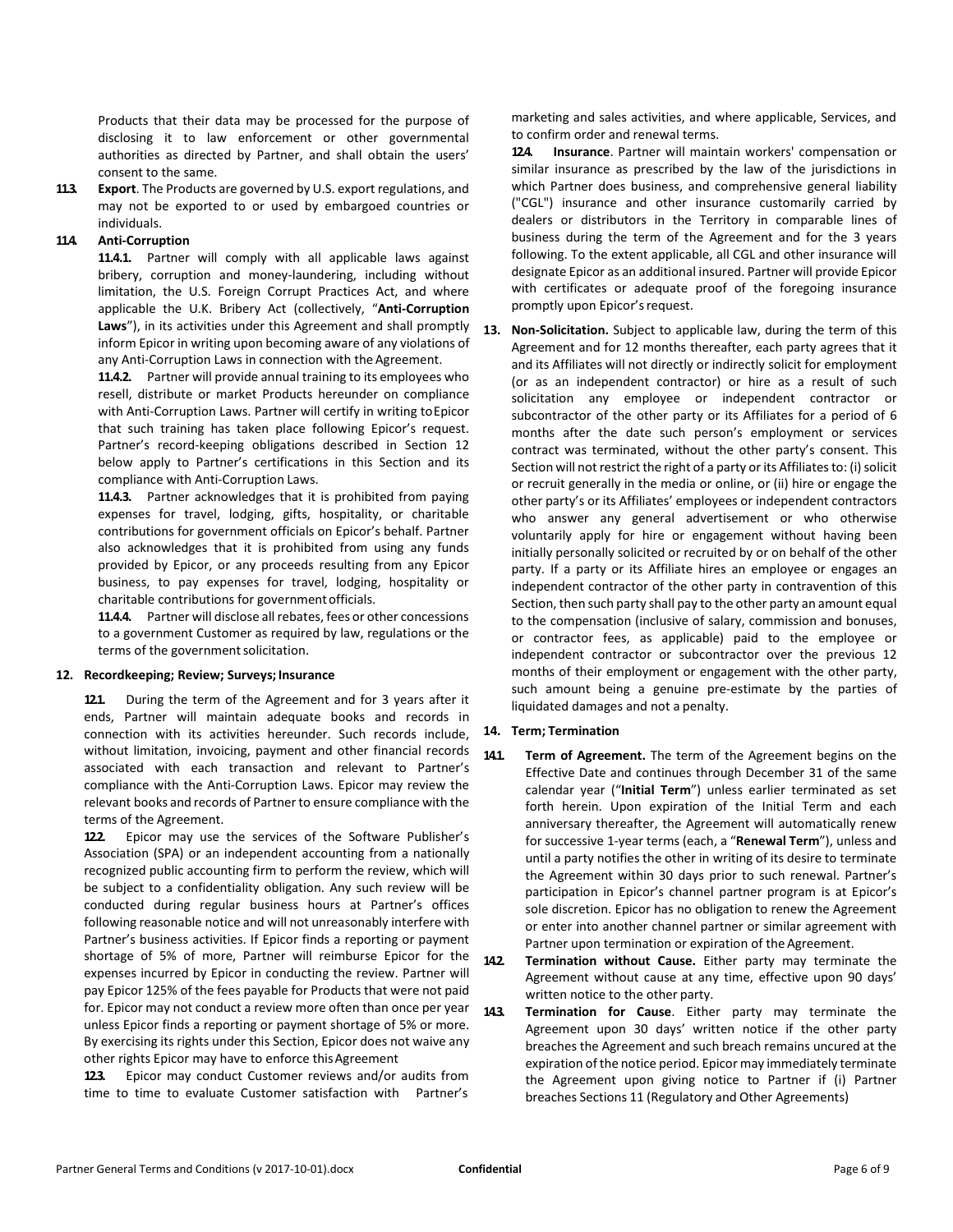or [17](#page-7-0) (Assignment), (ii) Partner's beach of the Agreement is not curable within 30 days, (iii) such termination is required by valid judicial or governmental order, (iv) Partner engages in the unauthorized manufacture, copying, distribution or use of the Products or Ancillary Licenses or otherwise infringes Epicor's or its Affiliates' or suppliers' intellectual property rights, or (v) Partner becomes insolvent, voluntarily or involuntarily enters bankruptcy, reorganization, composition or other similar proceedings under applicable laws, admits in writing its inability to pay its debts or makes attempts to make an assignment for the benefit of creditors.

**14.4. Effects of Termination**. Expiration or termination of this Agreement for any reason will not relieve the parties of any rights or obligations accruing prior to such expiration or termination. Upon expiration or termination:

> **14.4.1.** All amounts due and payable by a party to the other hereunder will be paid within 15 days following the date of expiration or termination;

> **14.4.2.** Partner's rights to resell and market the Products and perform Services (as an authorized Epicor partner) ceases;

> **14.4.3.** Partner will immediately cease all representations that it is an Epicor partner and use of Epicor's Marks;

> **14.4.4.** Each party will return to the other all Confidential Information of the other party in its possession or control;

> **14.4.5.** Partner will provide Epicor with such information as is reasonably necessary for Epicor to assume primary responsibility for all active Product sales engagements; and

> **14.4.6.** All non-refundable BDF Credits and On-Account Credits will expire.

- **14.5. Ancillary License Termination**. The Ancillary Licenses terminate upon expiration or termination of the Agreement. Notwithstanding the foregoing, at Epicor's discretion, Partner may continue to use the Internal Use License if it: (i) notifies Epicor in writing of its desire to do so and (ii) pays Epicor the annual maintenance and support fees applicable thereto.
- **14.6. Surviving Provisions.** Sections of the Agreement that by their terms require performance after the termination or expiration of the Agreement survive as permitted by applicable law.
- **15. Dispute Resolution**. Except for debt recovery or collection actions for amounts due hereunder, or actions for infringement orviolation of a party'sintellectual property rights ("**Excluded Disputes**"), in the event of any dispute, claim, or controversy arising out of, relating to, or in connection with the Agreement (whether based in contract, in tort, upon a statutory provision, or otherwise), including, without limitation, the formation, performance, breach, termination, enforcement, interpretation or validity thereof (a "**Dispute**"):
- **15.1. Negotiation/Mediation.** Partner and Epicor will first attempt to resolve any Dispute through confidential negotiation by one or more meetings with designated executives with authority to resolve the Dispute, or if agreed, by mediation with a mutually agreeable mediator.
- **15.2. Arbitration.** If Partner and Epicor are unable to resolve the Dispute in accordance with the preceding Section, the parties will fully and finally settle the Dispute through arbitration. Except as 155. otherwise agreed by the parties the arbitration will be administered by a single arbitrator in the jurisdiction applicable to Epicor's domicile and in accordance with the following terms and conditions:

**15.2.1. Arbitrations held in the United States**. Arbitrations held in the United States will be administered by AAA pursuant to its Commercial Arbitration Rules and Mediations Procedures in a location selected by the party initiating the arbitration. The parties acknowledge that this Agreement evidences atransaction involving interstate commerce. Notwithstanding any provisions herein with respect to applicable substantive law governing this Agreement, the agreement to arbitrate and any arbitration conducted pursuant thereto shall be governed by the Federal Arbitration Act, 9 U.S.C. §§ 1 et seq.

**15.2.2. Arbitrations heldOutside the United States.** Arbitrations held outside the United States will be administered by the International Court of Arbitration of the International Chamber of Commerce in accordance with the ICC Rules ("**ICC Rules**"), or such other recognized arbitral tribunal and/or arbitration rules as the parties agree. The Emergency Arbitrator Provisions will not apply to an arbitration conducted under the ICC Rules.

**15.2.3. Additional Provisions**. To the extent permitted by law: (i) each party to the arbitration will pay its own costs and expenses (including attorney's fees) in connection with the arbitration; (ii) the arbitrator's fees and the administrative expenses of the arbitration will be paid equally by the parties thereto; and (iii) the arbitrator will not have the power to award punitive damages. The language of any arbitration conducted hereunder shall be English except as otherwise agreed.

**15.2.4. Confidentiality**. Except as required by law, no party may disclose the existence, contents, or results of an arbitration brought in accordance with this Agreement, or the documents presented and evidence produced by its opposing parties, or any analysis or summaries derived from such evidence. Notwithstanding the foregoing, a party may share such information with its representatives that have a need to know and who are bound by obligations of confidentiality.

**15.2.5. Enforcement**. The award rendered by the arbitratormay be recognized and enforced by any court having jurisdiction, and any necessary applications may be made to such courts for judicial acceptance of the award and an order of enforcement. Such court proceedings will disclose only the minimum amount of information concerning the arbitration as is required to obtain such recognition, enforcement, acceptance or order.

**15.3. Excluded Disputes**. The provisions of Sections 15.1 through 15.2 will apply to Excluded Disputes upon mutual written agreement of the parties. In the absence of such agreement, claims in connection with Excluded Disputes may be instituted in any court of competent jurisdiction.

**15.4. Equitable Relief; Right to Termination**. Notwithstanding the terms of this Section 15, a party may seek immediate injunctive or other provisional relief in any court of competent jurisdiction, against or from any ongoing or impending injury or damage, which mediation or arbitration would not in the party's reasonable opinion avoid and each party shall at all times have the right to exercise any contractual right it may have to withhold the performance of its obligations and/or terminate this Agreement as permitted hereunder.

**15.5. UN Convention on Contracts Not Applicable**. The Agreement is not to be governed by the United Nations Convention on Contracts for the International Sales of Goods.

**15.6. Governing Law;Jurisdiction**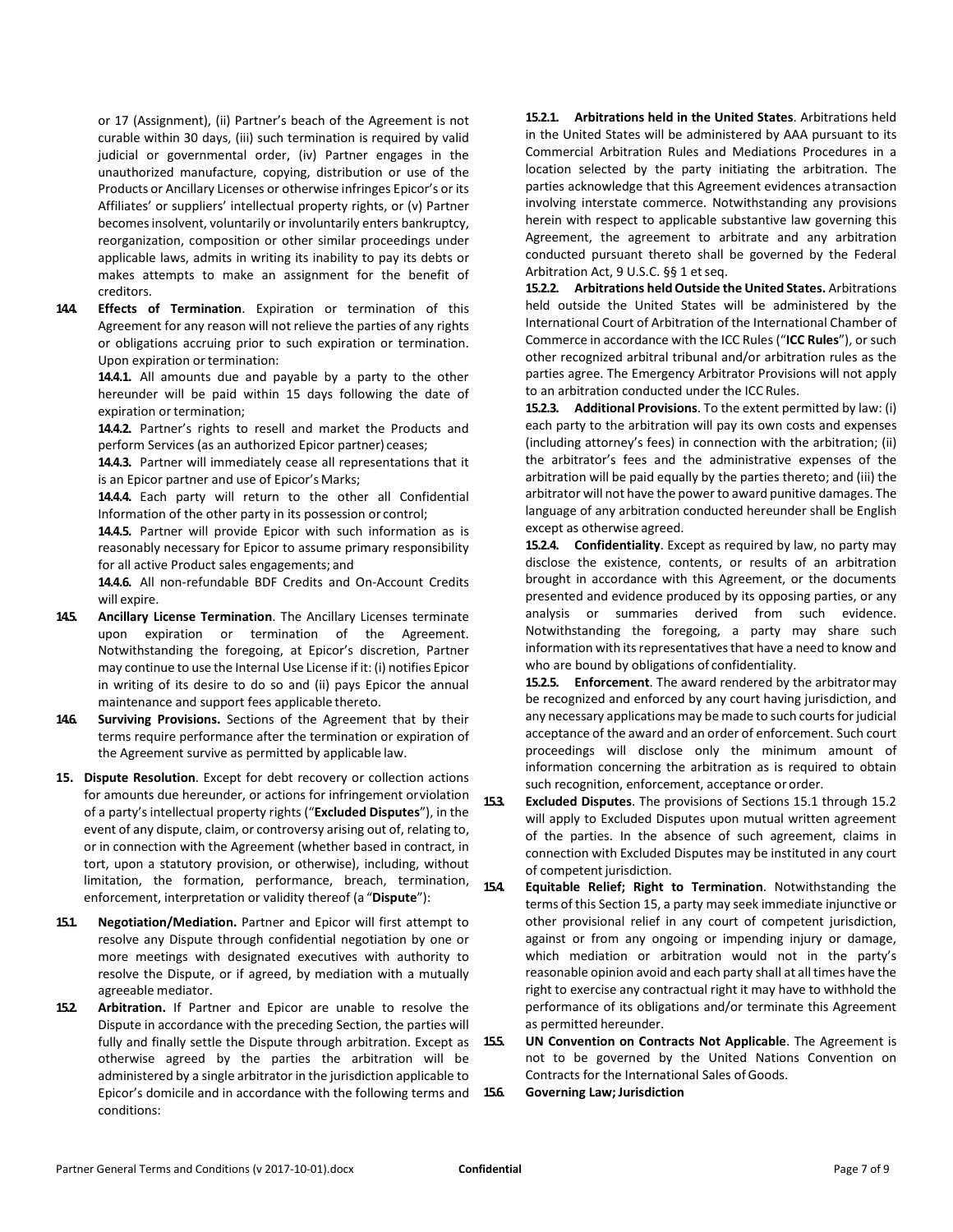**15.6.1.** Except as otherwise provided herein, if Epicor Software Corporation (or its successor or assign) is a party to the Agreement, applicable United States law and the laws of the State of Texas USA govern the Agreement, and each party submits to the non-exclusive jurisdiction and venue of the state or federal courts located in Travis County, Texas, for purposes of permitted applications of injunction or other provisional relief, and for any litigation ancillary to arbitration, including without limitation, litigation or to compel arbitration or enforce an arbitralaward.

**15.6.2.** Except as otherwise provided herein, if an Affiliate (orits successor or assign) of Epicor Software Corporation is party to the Agreement, then the laws applicable to the country (or subdivision thereof) of Affiliate's domicile governs the Agreement, and each party submits to the non-exclusive jurisdiction of the courts located in the metropolitan region applicable to such Affiliate's principal place of business for purposes of permitted applications of injunction or other provisional relief, and for any litigation ancillary to arbitration, including without limitation, litigation or to compel arbitration or enforce an arbitral award.

- **15.7. Jury Trial Waiver**. Where applicable, the parties waive the right of jury trial in connection with any Dispute.
- **15.8. Third Party Rights.** Partner acknowledgesthat Epicor's third party suppliers are intended third party beneficiaries to the Agreement and may benefit from and enforce the terms of the Agreement with respect to applicable Third Party Applications. Notwithstanding this right, the parties may, by agreement, rescind, amend, terminate or vary any term of the Agreement (and any documents entered into pursuant to or in connection with it) without the consent of a third party beneficiary even if the third party beneficiary has relied on, or indicated assent to, any term of the Agreement. Except as otherwise provided in this Section, a person who is not a party to this Agreement has no right to enforce any of its terms.
- **16. Cooperation**. If during the term of this Agreement, Epicor or Partner performs Services for a Customer who was formerly or at that time remains an Epicor Customer for Services or Products, Epicor and Partner agree not to undertake any action or communication with the Customer which either reflects poorly upon or disparages the other, or in any way denigrates Customer's relationship with Epicor or Partner. The parties hereto further agree that in any situation where the Customer and Epicor or Customer and Partner are in any type of dispute over Services or payment of fees, Partner and Epicor shall wherever reasonably possible work together to assist in the resolution of such dispute and shall not undertake any action or communication which makes resolution moredifficult.
- <span id="page-7-0"></span>**17. Assignment.** Partner may not assign, license sub-license or otherwise transfer the Agreement or any rights under the Agreement, including without limitation the Internal Use License, whether voluntarily or by operation of law, without Epicor's prior written consent. Without limiting the scope of the previous sentence any sale or transfer of assets, stock or any interest in Partner, or any merger, consolidation restructuring, or other business reorganization is considered a transfer covered by the previous sentence. Epicor may, in its sole discretion, require that Partner pay an additional fee as a condition of obtaining Epicor's consent to any such transfer. The Agreement is binding upon and inures to the benefit of the parties hereto and their respective

successors and permitted assigns. Epicor may assign this Agreement upon written notice to Partner if the assignee agrees to be bound by Epicor's obligations hereunder.

## **18. General**

- **18.1. Headings.** Headings contained in the Agreement are for convenience only and are not part of the Agreement and do not in any way interpret, limit or amplify the scope, extent or intent of the Agreement or any of its provisions.
- **18.2. Complete Agreement.** The Agreement, including any supplement, amendment or other addendum hereto, constitutes the entire agreement between the parties on the subject hereof and supersedes all other or contemporaneous agreements, negotiations, representations and proposals, written or oral. Each party acknowledges and agrees that in entering into the Agreement it is not relying on, and has no remedy in respect of, any statement, representation, warranty or understanding (whether negligently or innocently made) of any person other than as expressly set out in this Agreement. For the avoidance of doubt, the Agreement hereby supersedes any other Channel Partner, Inspired Partner Network, Partners for Growth, or similar agreement between the parties or their Affiliates. Notwithstanding the foregoing, the Agreement is not intendedto replace or supersede any subcontract agreement between the parties respecting the provision of Services.
- **18.3. Severability.** If any provision of the Agreement is deemed to be illegal, invalid or unenforceable, the remaining provisions will remain in full force and effect and the parties will amend the Agreement to give effect to the stricken provision to the maximum extent possible.
- **18.4. Modifications and Waiver.** No modification of, or amendment or addition to the Agreement is valid or binding unless set forth in writing by the party to be charged. Epicor may modify the Program Guide(s) from time to time without Partner's approval; but Epicor will provide at least 90 days' advance notice of any material update thereto.
- **18.5. Waiver**. All rights and remedies of the parties hereto are separate and cumulative. The waiver or failure of either party to exercise in any respect any right or remedy provided herein shall not be deemed a waiver of any future right or remedy hereunder
- **18.6. Notices**. All notices and other communications between the parties must be in writing and given by (i) courier, (ii) first-class(or similar) registered or certified mail, postage prepaid, or (iii) email to the party's address specified in the Partner Authorization Letter, or to the address that a party has notified to be that party's address for the purposes of this section. A notice given in accordance with this Section will be effective upon receipt by the party to which it is given or, if mailed, upon the earlier of receipt and the fifth business day following mailing.
- **18.7. Force Majeure.** Neither party will be responsible or liable for its failure to timely perform under this Agreement when its failure results from any cause beyond its reasonable control.
- **18.8. Relationship.** The parties are independent contractors. This Agreement does not create a joint venture or partnership between the parties; and no party is by virtue of the Agreement is authorized as an agent, employee or representative of the other party.
- 189. **Business Contact Information.** Partner will provide accurate, complete and complete information on Partner's legal business